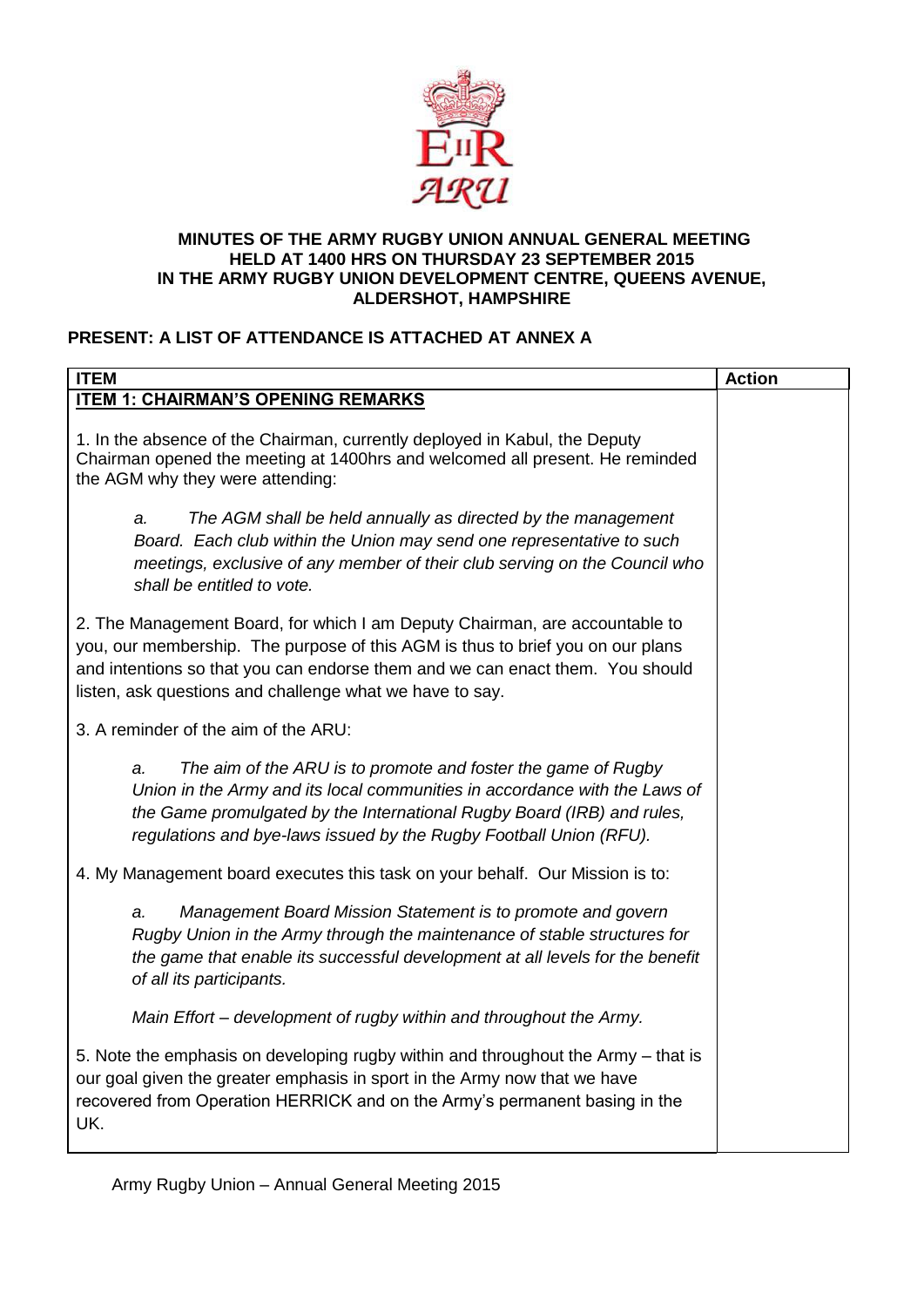6. The agenda and reports by the Board to you is as follows.

*a) Chairman's Opening remarks b)Finance Report c) Representative Rugby d) Community Rugby e) Rugby Development f) Approval of the ARU Management Board and Council g)Questions from the floor*

7. I can report development and growth in all areas of rugby in the Army. As well as a record crowd of some 81,000 at Twickenham for the Army v Navy match, our investment in grass roots rugby has delivered a record number of community teams playing regular rugby; the ARU Premiership and Championship now have 84 teams committed to playing regular rugby in regional leagues again this year, an increase from last year of 52. The league structure very much resembles that of any county CB league structure and much credit goes to Lt Col James Cook for pushing this forward with drive and enthusiasm.

8. Our representative teams have been successful; apart from the 'blip' against the RAF, and at Twickenham victory in 2 out of three games (Senior XV & and Women's) and our U23s won the Services U23 Championship for a fourth successive year.

9. You will hear more later but it's clear to see our elite fifteens set-up is working well. Our aim has been to ensure we sustain this success: a solid coaching set up provided by the many courses run by our hard working RDO Taff Bamsey is starting to show benefits, that linked with our Chair of Coaching, Richard Garrett, is putting in place the foundations for the selection and training our future representative teams and the necessary coaching staff.

10. I mentioned the growth in Community Rugby. Lt Col Jason Gunning, Director of Community Rugby, will brief you in full later, supported by Lt Col James Cook running the Premiership and Championship and Lt Col Nick Andrew overseeing the Corps Competition, have started the season strongly. 12 teams contested the third Community Tens at Stains RFC two weeks ago and the Corps Festival last week in atrocious weather unearthed more new talent for the relevant representative coaching staff. Samurai are into the third year of their clothing and kit contract and I urge Commanding Officers and rugby officers to utilize the company and make the contract work.

11. We are strong financially. You will receive a detailed report from Mr Tony King our Director of Finance shortly, however key figures include a record income of over £740K between the two unions from Army v Navy revenue and a steady annual sponsorship income of £341K; including the Babcock Army v Navy sponsorship. Without these two vital components we would not be able to operate in the position we do. This year's accounts are about to be audited and we will issue the findings via the web once we receive the Auditors report.

12. I do want you to appreciate how much money we have invested into the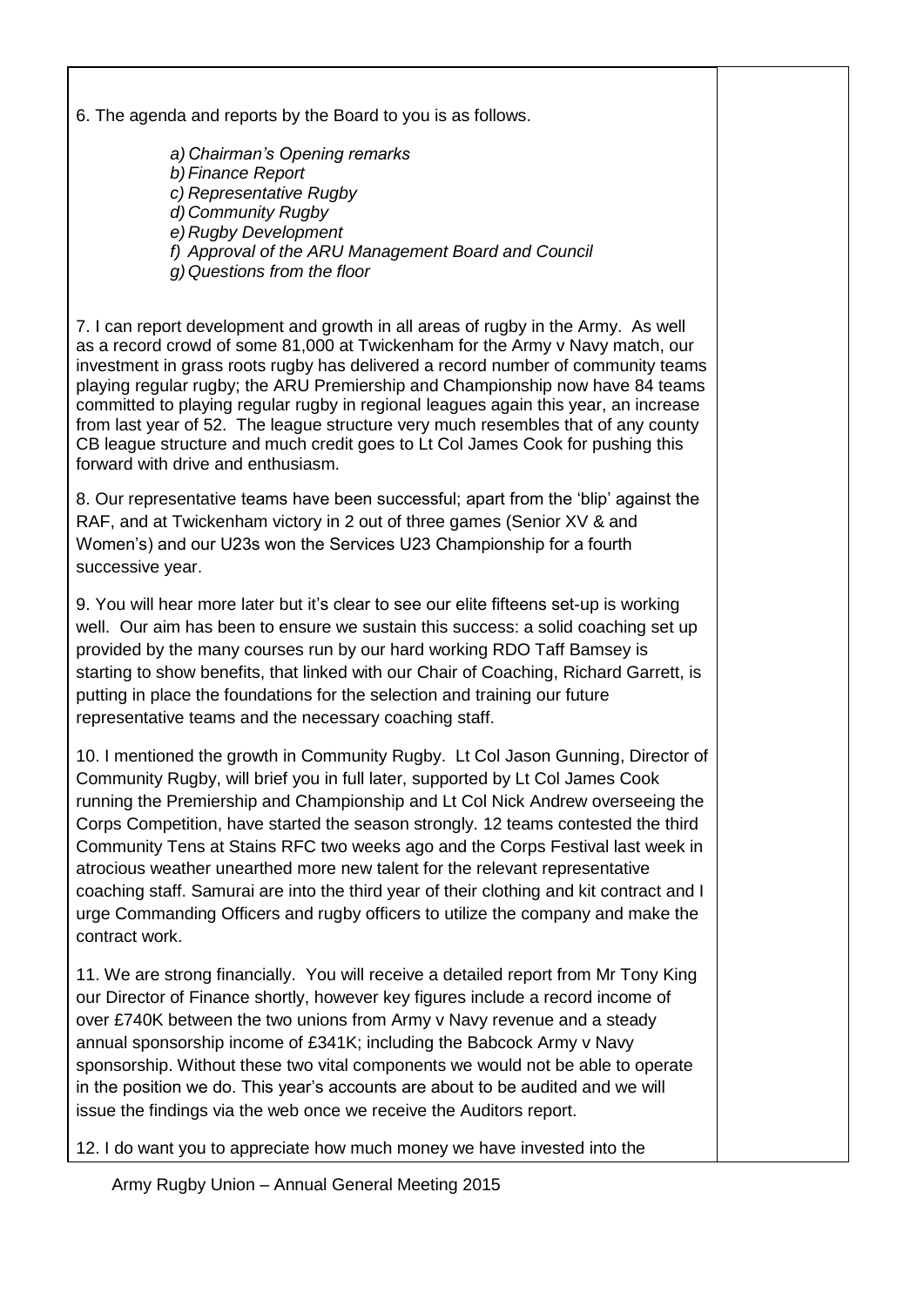Community elements though and this slide provides an indication of that investment over recent years:

| <b>Grass Roots</b> | 2009   | 2010   | 2011   | 2012   | 2013   | 2014    | 2015   |
|--------------------|--------|--------|--------|--------|--------|---------|--------|
| <b>Rugby</b>       |        |        |        |        |        |         |        |
| Premiership        | 13,735 | 14,592 | 36,930 | 13,990 | 24,800 | 38.275  | 41,049 |
| Corps              | 8,148  | 22,760 | 14,868 | 14,674 | 5,626  | 14,389  | 17,226 |
| <b>Community</b>   | 17,659 | 10,823 | 9,490  | 11,911 | 17,916 | 18,956  | 49,725 |
| Championship       | 0      | 0      | 0      | 0      | 26,303 | 42,636  | 31,052 |
| <b>Sub Total</b>   | 39,542 | 48,175 | 61,288 | 40,575 | 74,645 | 114,256 | 139,05 |

13. I thought you would welcome a SITREP on the International Defence Rugby Competition that is due to be run in the United Kingdom in October 2015. You may remember that the competition was formed in the margins of the Rugby World Cup hosted in Australia and New Zealand. All three UK Service teams took part and our Senior Team won in Auckland in 2011; we will host the competition here next month. The competition will take a three league format, four teams initially hosted by Single-service run competitions in Aldershot, Portsmouth and RAF Halton, followed by semi-finals and the final in London and aligned with prime RWC 2015 fixtures. We will keep you updated via the web.

The Chairman then invited Mr Tony King, the ARU Director of Finance to brief the meeting.

## **ITEM 2: DIRECTOR OF FINANCE BRIEF TO THE MEETING**

14. Mr Tony King, the ARU Director of Finance briefed the meeting. He gave an overview of specific Income and Expenditure in key areas.

15. Headlines. The latest audited accounts record a small excess of income over expenditure, which is a step in the right direction. Plans are now in place to ensure that future events are adequately planned for. IDRC 19 is not a surprise therefore £20k per year will be put aside to fund the Senior XV's participation in it. Most representative teams tour every 4th year – plans are now in place to allocate £40k per year to build a Touring Team Fund in order that adequate financial support is available. The Army v Navy continues to provide a steady source of income – a sell-out crowd once again provided record gate receipts to both Service Unions. On the negative side, costs passed on by the RFU are also increasing and regrettably these have to be recouped, ticket prices have therefore been increased to £25 for an adult ticket. Sponsorship remains buoyant with an expected income of £221k via direct sponsorship. Again, as in previous years, without these two vital elements of income the ARU could not operate at the level it does. The IDRC and Womens tour to the USA are major draws on finances for the season, with a combined cost of £137,982.00. This has impacted slightly on other areas of expenditure with other departments asked to save 10% on their annual budgets to make this affordable.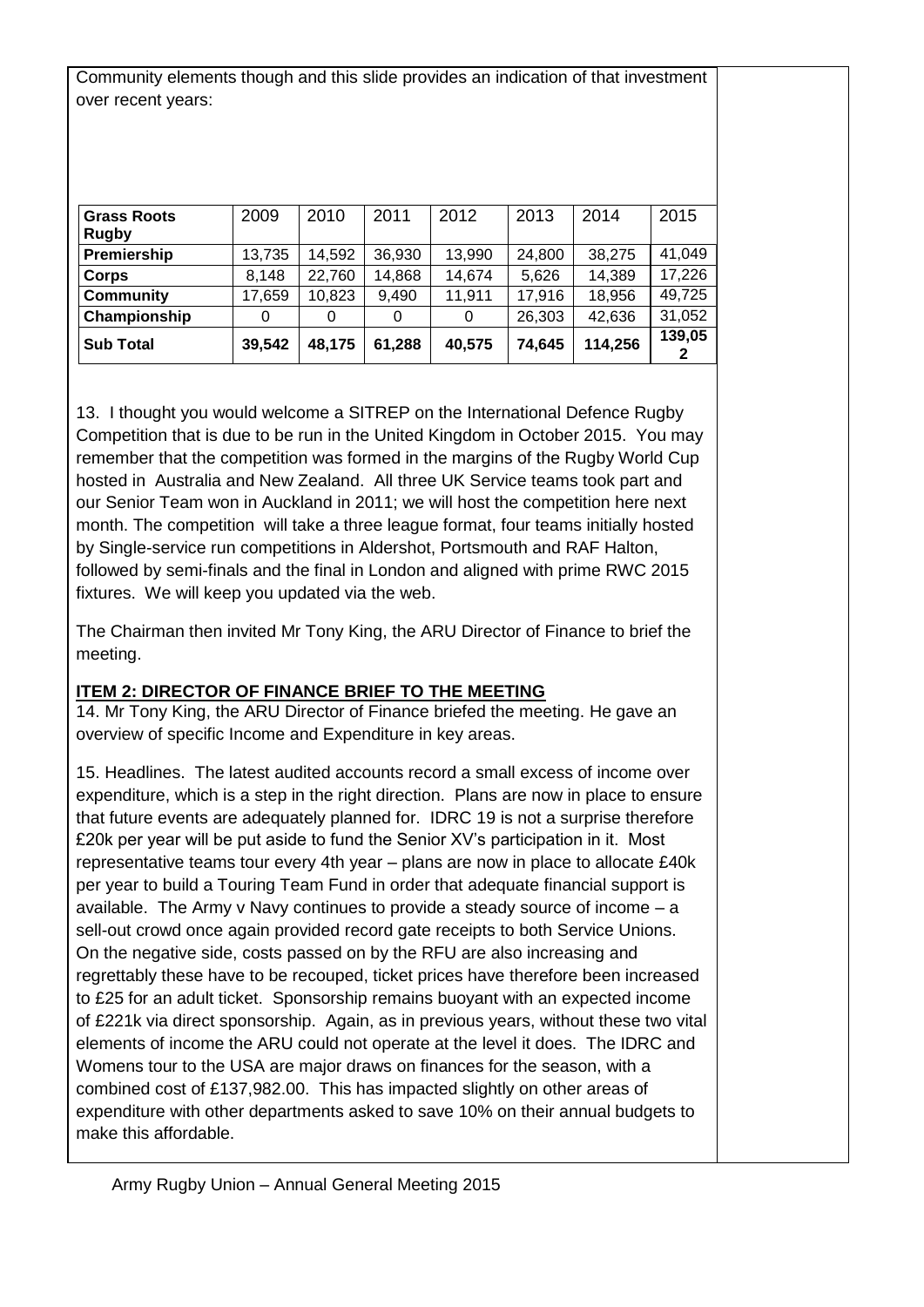## 16. Overall Income

| <b>Detail</b>                                                          | <b>Audited Accounts</b><br>as at 31 Aug 14 | 2015/16 Estimate |  |
|------------------------------------------------------------------------|--------------------------------------------|------------------|--|
| <b>Voluntary Income</b><br>(Sponsorship/Grants/Affiliation Fees etc)   | £342,757                                   | £352,169         |  |
| Other income<br>(Bank Interest, Investments etc)                       | £67,320                                    | £15,850          |  |
| Income from Charitable Activities<br>(Inter-Services, Shop Profit etc) | £646,775                                   | £742,122         |  |
| <b>Total Income/Allocation</b>                                         | £1,056,852                                 | £1,110,141       |  |

# 17. Overall Expenditure

| <b>Detail</b>                                                     | <b>Audited Accounts</b><br>as at 31 Aug 14 | 2015/16 Estimate |
|-------------------------------------------------------------------|--------------------------------------------|------------------|
| Governance/Cost of Charitable Activities<br>(e.g. Inter-Services) | £504,049                                   | £490,711         |
| <b>Grants/Donations/Team Budgets</b>                              | £542,780                                   | £565,623         |
| <b>Total Expenditure/Allocation</b>                               | £1,046,829                                 | £1,056,334       |

18. The following provides a snapshot of the main areas of expenditure shown on the 2014/15 accounts along with a screened forecast for the 15/16 season.

# a. Representative Teams

| <b>Detail</b>                 | <b>Audited Accounts</b><br>as at 31 Aug 14 | 2015/16 Estimate |
|-------------------------------|--------------------------------------------|------------------|
| Senior XV                     | £171,457                                   | £154,842         |
| Women                         | £29,431                                    | £34,940          |
| A Team                        | £6296                                      | £9070            |
| Academy                       | £29,487                                    | £21,431          |
| Sevens                        | £47,200                                    | £30,750          |
| <b>Masters</b>                | £32,970                                    | £24,390          |
| <b>Total Spend/Allocation</b> | £316,841                                   | £275,423         |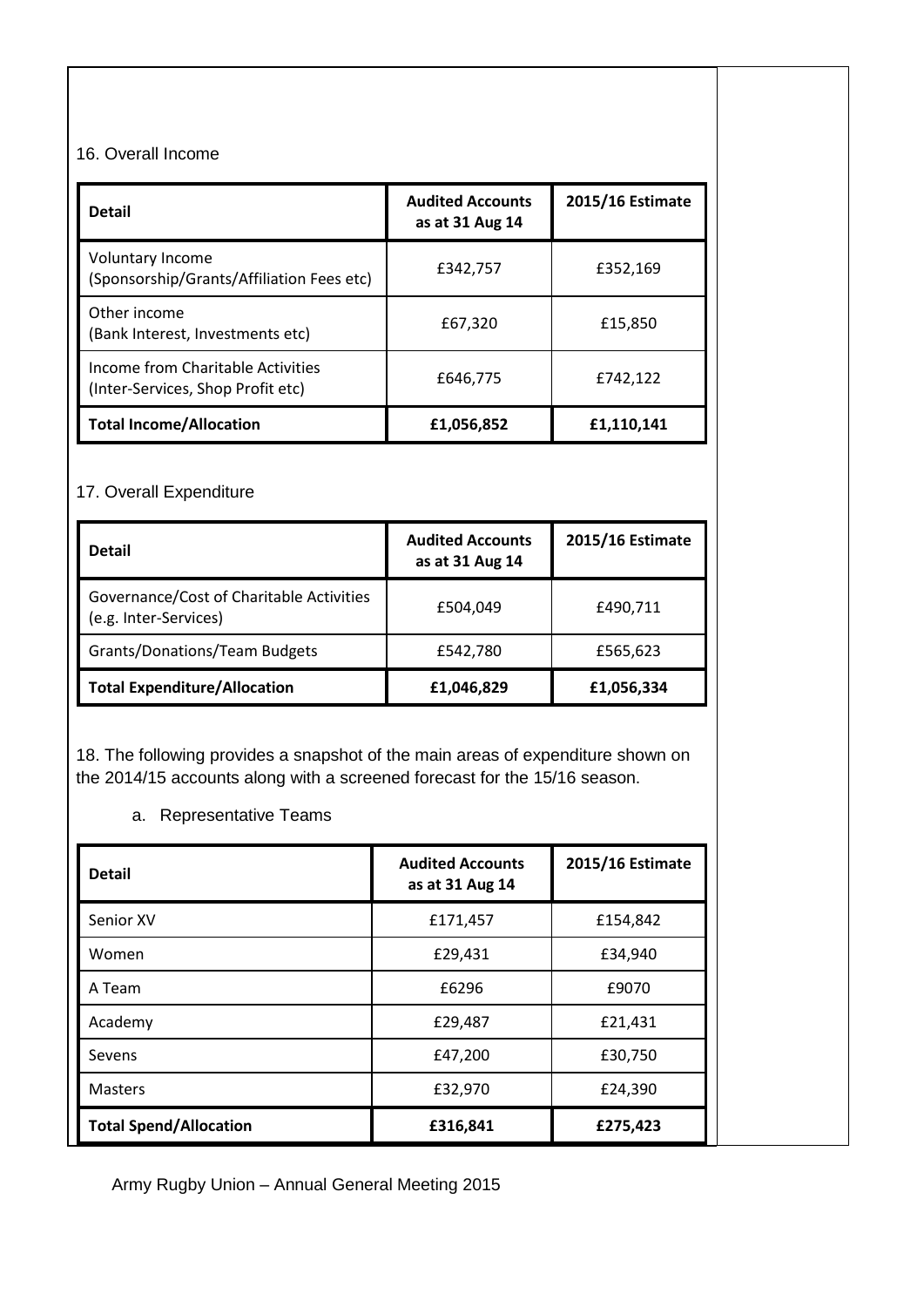## b. Community Rugby

| <b>Detail</b>                 | <b>Audited Accounts</b><br>as at 31 Aug 14 | 2015/16 Estimate |
|-------------------------------|--------------------------------------------|------------------|
| Community                     | £18,956                                    | £49,725          |
| Premiership                   | £38,275                                    | £41,049          |
| Championship                  | £42,636                                    | £31,052          |
| Corps                         | £14,389                                    | £17,226          |
| <b>Tours</b>                  | £31,185                                    | £30,000          |
| <b>Total Spend/Allocation</b> | £145,441                                   | £169,052         |

**Note:** Increase in funding reflects record amount of teams participating in community rugby and new competition structures

### c. Rugby Development

| <b>Detail</b>              | <b>Audited Accounts</b><br>as at 31 Aug 14 | 2015/16 Estimate |
|----------------------------|--------------------------------------------|------------------|
| Coaching/Rugby Development | £40,521                                    | £50,382          |
| Referees                   | £27,500                                    | £24,705          |
| <b>Total Income</b>        | £68,021                                    | £75,087          |

19. Lastly I wish to propose that the AGM approve DJH as the auditors for the 2015 / 16 year vote required - carried. The Director of Finance passed back to Col Andy Deans for the representative rugby report.

#### **ITEM 3: DIRECTOR OF SENIOR RUGBY COVERING REPRESENTATIVE RUGBY BRIEF TO THE MEETING**

20. Col Andy Deans briefed the meeting of the representative teams.

21. The Senior XV

- a) The high performance end of the ARU is heading in the right direction.
- b) Another impressive fixture list that included Saracens and the French Army.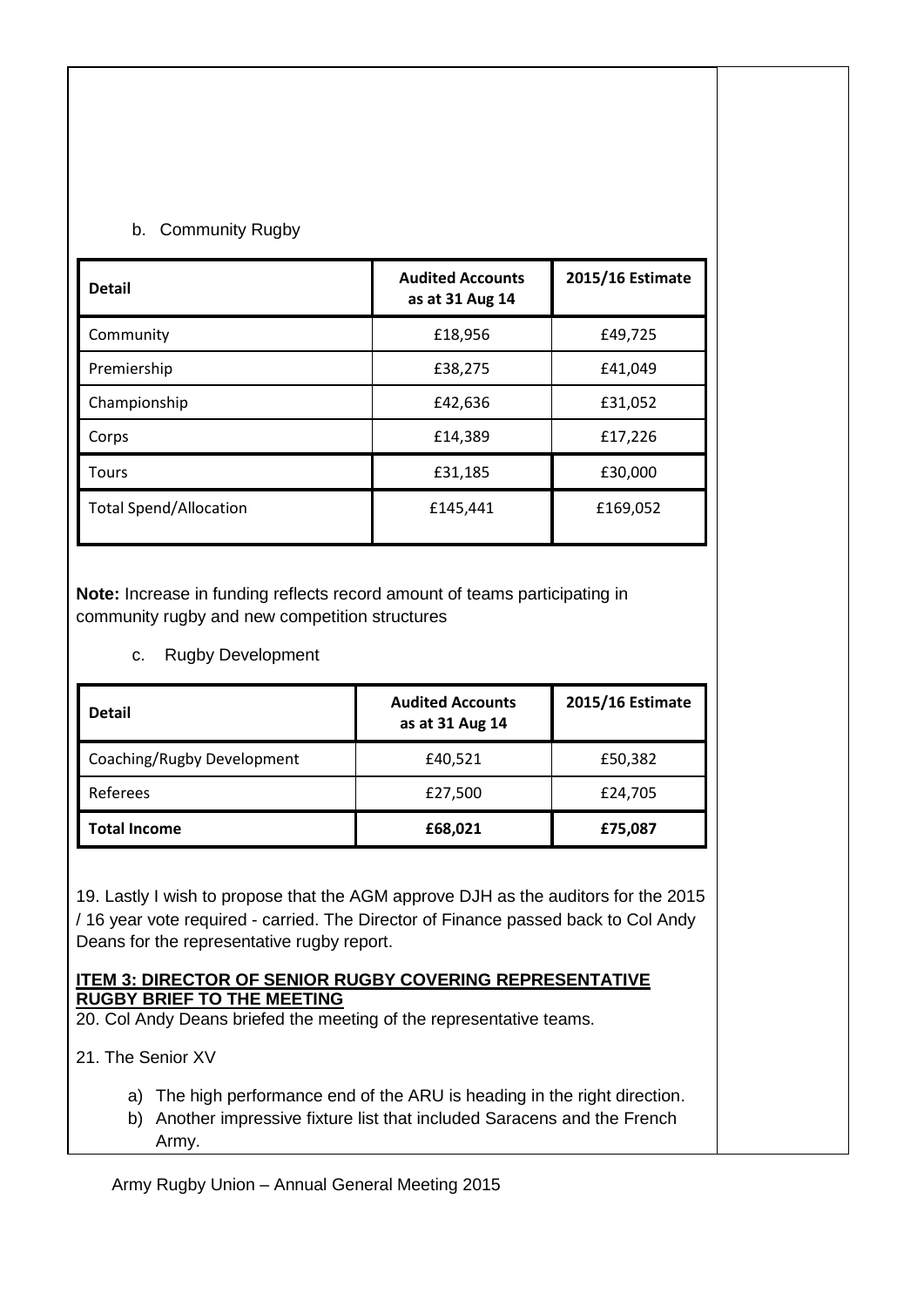c) A narrow loss to the RAF was devastating but resulted in a good response against the Royal Navy at Twickenham and has motivated the squad in preparation for the IDRC. d) 6 players are now playing at the highest national level with LCpl Rokodugini winning his first cap for England in Nov 15. e) Another batch of promising players coming through from the Academy . f) Very capable coaching, medical and support staff. g) Looking Ahead: 1) Fixture against Glasgow Warriors 2) IDRC 3) Post IDRC new Director is Colonel Adam Griffiths 4) 15/16 Season is at the highest level ever – Northampton, Saracens and the French Army 5) Intent is to play in Scotland and Wales once a season. 22. Sevens: a) Won 2 Tournaments b) 3 Finals c) Beat England at Saracens d) Looking Ahead: 1) Possible return to GB sevens 2) Possible interservices competition 3) Overseas competition in 16/17 23. Women's Rugby a) The last season has seen the team continue to grow in strength and depth. New players have been identified from the Corp set up and from new joiners to the Army identifying them self to the team management sometimes even prior to joining the Army and from the Reserves. b) Coaching Concentration - During the season the Army coaching team has offered concentrated coaching days for Corp teams, this is not mandated attendance for the Corps but encouraged and has been well received by those who attended. Anecdotally there has been less injuries within the Corp competition this season which if felt to be impart linked to these sessions. The standard of the Corp final was the prof in the pudding as it was an entertaining, physical and exciting game to watch. c) Combined Services - The Army players were very well represented within the Combined Services Squad in Nov 14, the game was played in the rain in Cardiff Arms Park against Cardiff Blues. I am sure the Army representation this season will be just a strong. d) Development games - 2 games were used as selection/ development opportunities against Exeter Uni and Onley Select, this allowed the Army coaching team to see the new potential players in a game which bridges the level from Corp to Army.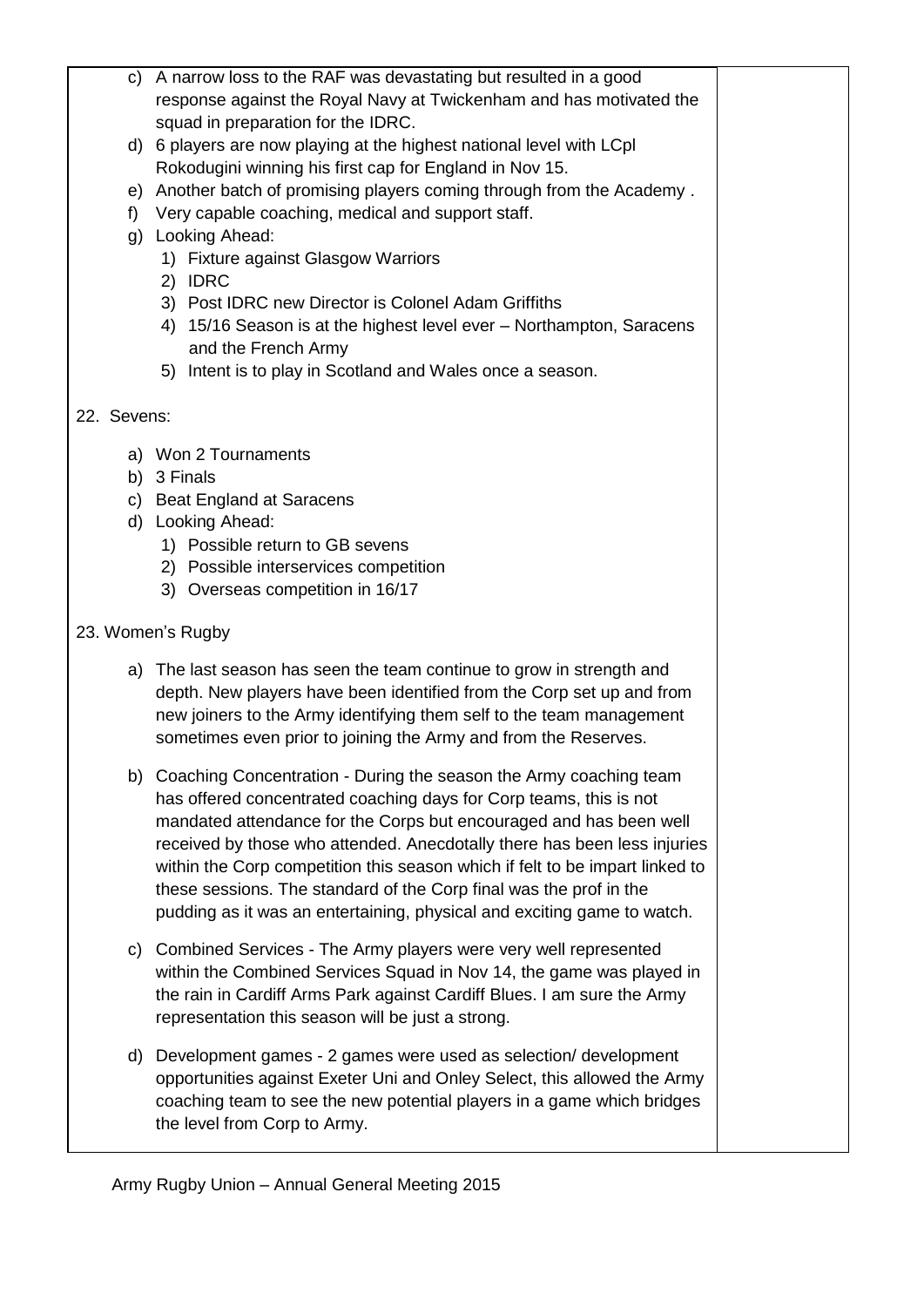- e) Challenging Opposition Season 14/15 had an aim to get more challenging opposition to Aldershot to show case the game and the standard of play. This was demonstrated at the Stadium on Queen Ave when England U20 played the Army on a slightly damp Tuesday night in February. A crowd of 900+ watched a highly physical game of rugby that did not disappoint fans of rugby. The Army lost that night but the England U20's are coming back for more in season 15/16.
- f) International selection This season has seen Army players selected for respective academies (Lon and SE England) and International representation at both 15's and 7's. Four players went into the academy, 1 player selected for Wales in the 6 National and 2 players selected for the Welsh 7's Squads. In addition, 3 dual code players selected for England against France at Rugby League.
- 24. Upcoming season aims
	- a) Quality fixtures list
	- b) Retain Inter-Services Championship
	- c) Remain unbeaten by either the RAF & Navy
	- d) Continue to develop Women's Corps Rugby
	- e) Continue to build the stepping stone from Corp to Army level rugby
	- f) Continue to engage with players within the Army Reserves
	- g) 2015/16 will see the Army host UK Emergency Services, England U20's and GB Nomads.
	- h) 2016 will see the Women's team tour to North East America starting with the Liberty Cup which is a 15 and 7's tournament played in New York in memory of 9/11. Followed by 3 tour matches against New York, US All American Colleges (US under 23's) and a US military side; Army, Navy or US Armed Forces XV (yet to be confirmed).
- 25. The Academy
	- a) Army U 23 retained the U23 IS Championship
	- b) After trials 50 players selected into Dev squad reduced to 30 players
	- c) Academy played 6 warm up matches win 4 lost 2
	- d) 2015 / 16 poor response from units; only 30 to this years trials, please remember Army DIN priority on players, representative teams have priority over Corps and Units.
	- e) 2015 U23 Inter Service Dates:
		- 1) Army v RN 18 Nov in Portsmouth
		- 2) Army v RAF 25 Nov in Aldershot
	- f) Next season will see a large change of coaching staff, details will be advertised on the ARU web.
- 26. Masters Rugby
	- a) New blood We actively encouraged and warmly welcomed new players in to the Masters stable. Last season 64 players attend the selection matches.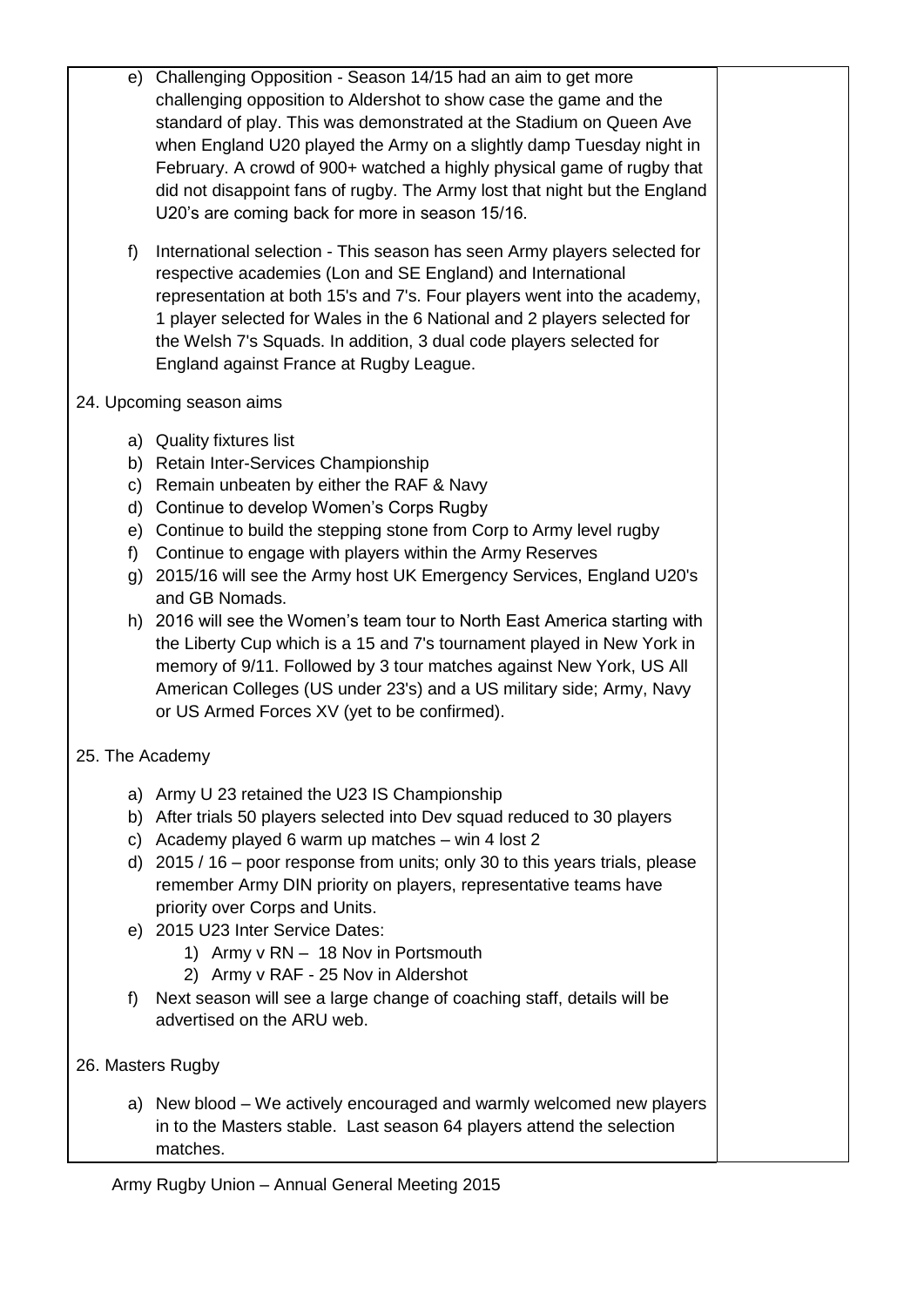|    | b) Fixtures - Masters completed a full fixtures card playing one                  |  |
|----|-----------------------------------------------------------------------------------|--|
|    | game/month from Sep 14 through to May 15. The Masters played a total              |  |
|    | of 9 games including the inter-Service matches.                                   |  |
|    | c) Training Camp - Masters Training Camp in Wales was a success; 3rd              |  |
|    | time we have stayed at the Vale resort and used the WRU 4G pitch and              |  |
|    | training facilities.                                                              |  |
|    | d) Bermuda World Rugby Classics - The Masters participated in the                 |  |
|    | Remembrance Day parade (wearing Blues), helped raise money for local              |  |
|    | charities and played in the Classics warm up matches between a                    |  |
|    | Bermudian select XV and US select XV prior to the World Rugby                     |  |
|    | Classics.                                                                         |  |
|    | e) Sponsorship – The relationship between Army Masters and Carillion              |  |
|    | Amey continues to grow.                                                           |  |
| f) | New caps – The Masters awarded 11 new caps during the inter-Service               |  |
|    | fixtures.                                                                         |  |
|    | g) Army Masters 2014 - 15 Season - Issues                                         |  |
|    | 1) Change of Director - Col Simon Orr OBE tended his resignation at               |  |
|    | the end of last season.                                                           |  |
|    | 2) Change of coaching staff – The Head Coach and both Assistant                   |  |
|    | Coaches tendered their resignation at the end of last season.                     |  |
|    |                                                                                   |  |
| h) | Army Masters 2015 - 16 Season - Look Forward                                      |  |
|    |                                                                                   |  |
|    | 1) Change of Director – To be appointed, in-hand.                                 |  |
|    | 2) New Coaching Team - Head Coach Andy Dawling appointed with 2                   |  |
|    | Assistant Coaches over the summer recess.                                         |  |
|    | 3) New fixture - Army Masters v Classis Lions Baba's - provisional                |  |
|    | date 25 Oct 15.                                                                   |  |
|    | 4) Fixtures list confirmed - New opposition.                                      |  |
|    | 5) Training Camp - 3 day training camp accommodated in MOD St                     |  |
|    | Athan Wales.                                                                      |  |
|    | 6) Sponsorship - Exploring opportunities to grow relationship with                |  |
|    | existing and new sponsors.                                                        |  |
|    | 7) World Masters - Planning will commence for defence of World                    |  |
|    | Masters title in New Zealand 2017.                                                |  |
| i) | 20th Anniversary Event - Event to mark 20th anniversary of Army                   |  |
|    | Masters Rugby.                                                                    |  |
|    | I will now pass you on to Lt Col Jason Gunning, the Director of Community Rugby.  |  |
|    |                                                                                   |  |
|    |                                                                                   |  |
|    | <u>ITEM 4: DIRECTOR OF COMMUNITY RUGBY'S BRIEF TO THE MEETING</u>                 |  |
|    | 27. Lt Col Jason Gunning, the ARU Director of Community Rugby briefed the         |  |
|    | meeting on Community Rugby.                                                       |  |
|    | 31. - Corps. Last year's competition saw a mature and composed performance        |  |
|    | from the RE who starved the RA of possession and eventually forced their way to a |  |
|    | 39 – 18 final. The final of the Merit 2 competition saw an exciting and open game |  |
|    | with the AGC beating the AMS. According to the new rules the AGC elected to       |  |
|    | promote and the RLC were the surprise demotion from Merit 1. The Ladies season    |  |
|    |                                                                                   |  |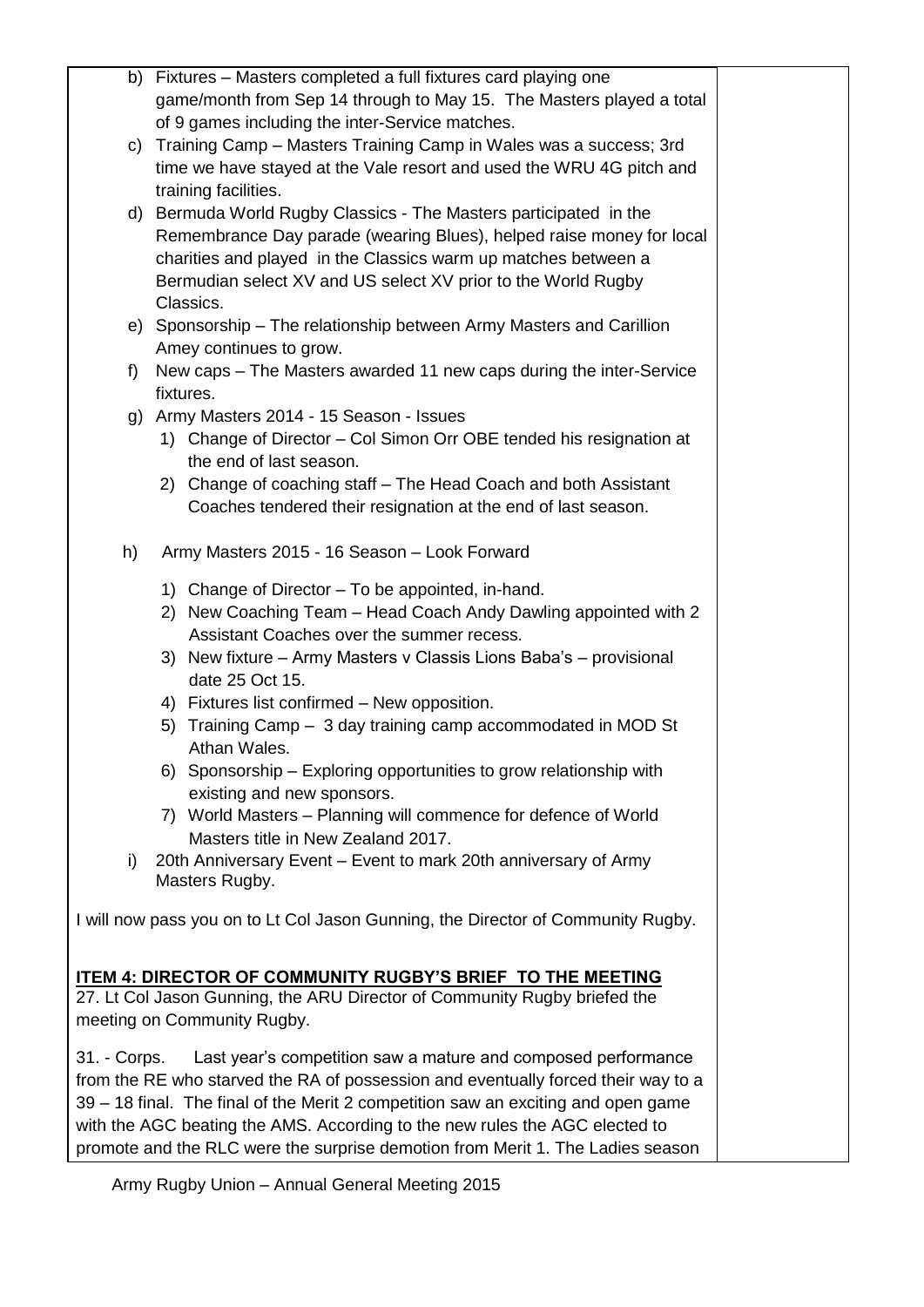ended with the AGC/Int Corps(W) retaining their title against the REME in fantastic final which finished 37 – 32.

A big thank you must go to Lt Col Paul Stannett, who stood down at the end of last year after running the Corps Competition for a number of seasons. Fortunately Paul has not left us completely and has now stepped across as the Chairman of the ARU Discipline Committee and I would like to welcome Lt Col Nick Andrew who has stepped seamlessly in as the new Chairman. Under Nick's guidance we opened this season with the Corps Festival in slightly damp conditions which failed to mar the spirit and standard of rugby played. The benefit of the Coaching Concentration run by the Army Ladies Coaching team was evident as the Ladies competition produced some superb games. This led to a thrilling final between the REME and R SIGNALS with the REME edging to victory in extra time. In the Merit 2 final, the AAC beat the Int Corps in the dying moments of full time after some novel passing from the front row made use of their pace out wide and in Merit 1 the RA put in a very composed performance against the Infantry as they were forced to defend for much of the second half before breaking away to score in the final throws of the game.

32. Premiership. The Premiership was again a huge success last year and the Competition was won by the 12 Reg RA who beat the R WELSH in a physical and exciting game at Aldershot. This year the Competition will be structured with Premiership 1 and then Premiership 2 North and South. We will again continue the automatic relegation for the teams who finish bottom of each of the leagues with teams relegating from Premiership 2 down to the Championship.

33. Championship. The Championship was also a huge success last season with a record number of games being played. The Cup was won by 32 Engr Regt against the Def Academy. The Plate was won by 1 YORKS against 14 Sig Regt in an open and flowing final at the Arms Park. 4 SCOTS beat 1 RHA in the Vase and the Bowl was won 21 Engr Regt against 3 Sig Regt. For the coming season we have over 80 teams organised into 8 regional leagues. The Championship will again be played as a series of league fixtures until the Christmas period before splitting into 4 competitions. This gives every team the opportunity to progress into the play off stages of one of the competitions and it is hoped that this will increase the number of games played.

34. Army 7's Competition. It is with great regret that the Army 7s Competition was cancelled last year and we are looking to change the format of the competition in order to streamline teams by ability and thereby reinvigorate the competition for 2016.

35. Newbury 10s Competition. The Newbury 10s was again played in September as a curtain raiser for all Premiership and Championship teams. The move to Staines was unexpected and this, coupled with exercise commitments meant that this year's numbers were not as good as last year. This competition will remain a permanent fixture in the Structured Season and we will look at how to cede teams in an appropriate fashion in order to incentivize teams to enter at the start of the season.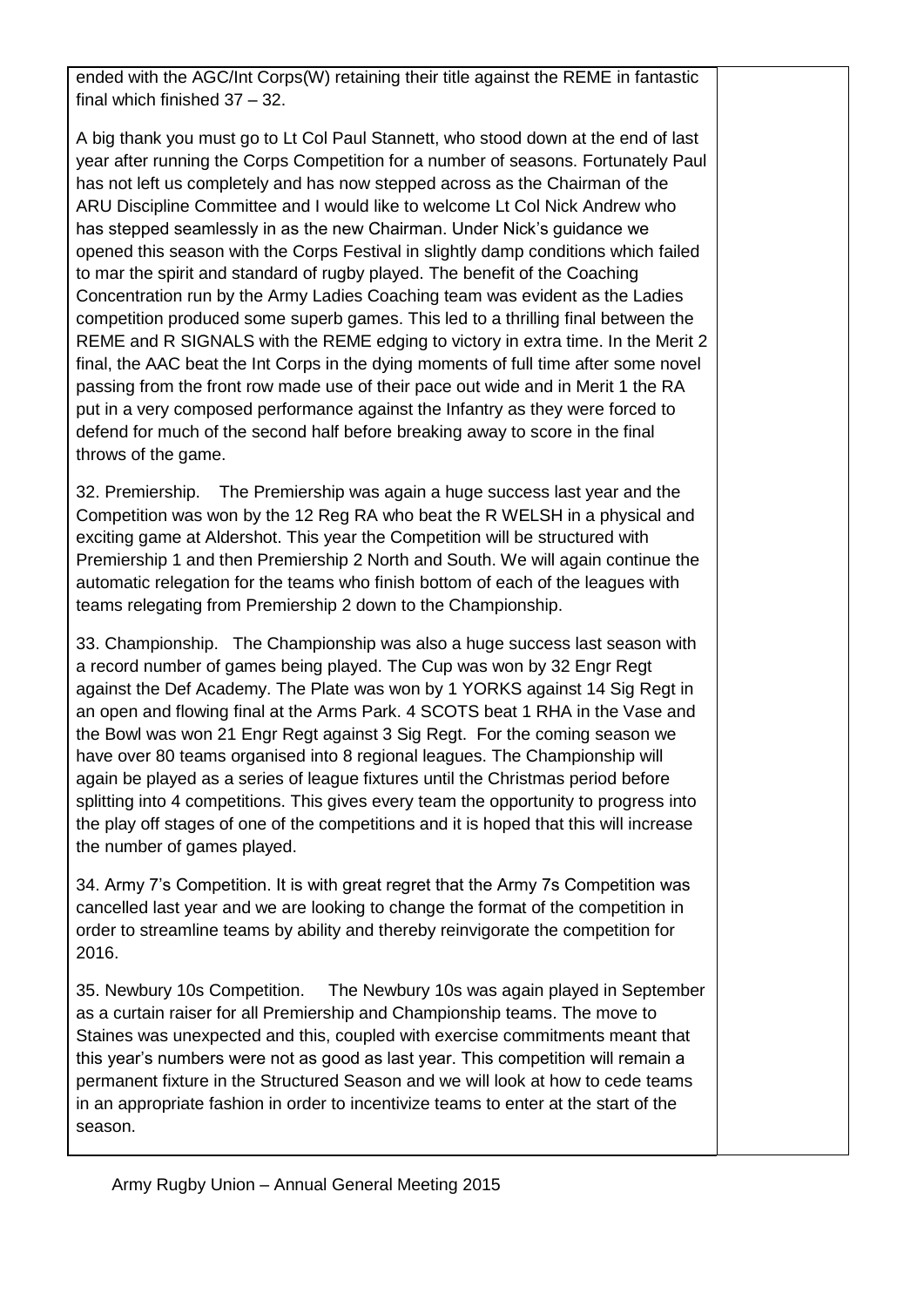36. I would finally like to thank Lt Col James Cook for his hard work in driving the progress of the Premiership and Championship and congratulate him on his appointment as the new ARU representative on the RFU committee at the end of the IDRC competition. James has recruited a number of volunteers who run the various Premiership and Championship Leagues and we will be looking for further volunteers to help fill the void as Chairman of the Premiership and Championship Competitions as James steps across the RFU. I would also like to take this opportunity to advertise the post of Director of Community Rugby, which will become available at the end of this season. All of these posts will be advertised on the ARU website in due course.

## **ITEM 5: THE RUGBY DEVELOPMENT OFFICERS BRIEF TO THE MEETING**

38. Captain Richard Garrett, Chairman of ARU Coaching briefed the meeting.

39. ARU Coaching. The ARU Coach Training and Development Team have continued to operate with a Chairman, full time RDO and volunteer workforce of Coach Educators and Developers. They have delivered training, assisted in the coord of Rugby competitions and carried out a liaison role with departments of the RFU.

40. Training Staff. We continue to maintain and develop a cadre of RFU qualified personnel who deliver coach development modules and accredited courses across the Army. Our current challenge is to qualify individuals as RFU Coach Trainers to compliment the Educator and Developer workforce. We have requested positions on the forthcoming RFU course, due to roll out in winter 2015. The team are required to deliver a minimum number of courses and complete personal CPD each year to maintain currency and competency; this continues to be a challenge combined with work and operational commitments.

41. Courses Delivered. The team have delivered six Coaching Adult Courses (Level 2) in a number of locations in UK, Germany and Cyprus generating 151 qualified coaches. In addition a number of CPD modules have also been delivered, including pre-requisites for courses such as Ruck & Maul and Scrum Factory, as well as bespoke sessions and masterclasses. In total 449 personnel attending these development activities.

42. Look Forward. The intent remains to support Rugby development through coaching, and the following 3 areas of work:

- a) To continue delivering RFU courses within the ARU using our own workforce of volunteers.
- b) Support coaches to develop as representative coaches; we rolled out the new ARU Performance Coach Development Programme this month. Mentoring up to 9 coaches with an intent for them to target application to the RFU Level 3 qualification in 2016.
- c) Deliver more support to newly qualified coaches at their units through the RDO and the volunteer training workforce.
- d) We have had one reserve soldier complete the RFU Level 3 qualification within the year and two further personnel embarked on the course.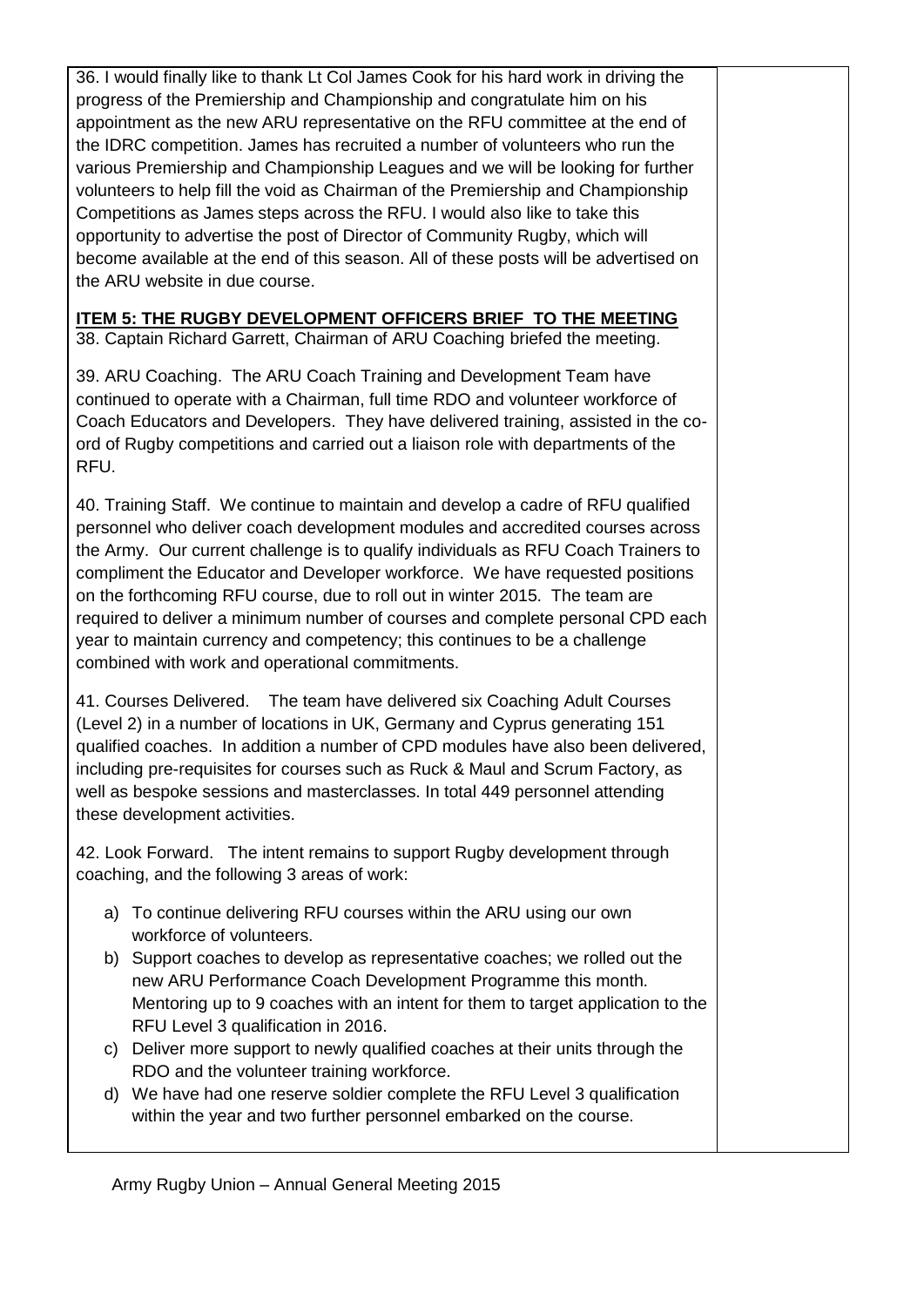| 43. ARURS: Major Roy Serevena, recently appointed Secretary of the ARURS                                                                                        |  |
|-----------------------------------------------------------------------------------------------------------------------------------------------------------------|--|
| briefed the meeting:                                                                                                                                            |  |
| 44. What went well in 2014-15 season?                                                                                                                           |  |
| a) 145 active members at the close of the season.                                                                                                               |  |
| b) 104 students through the Entry Level Referee Award.                                                                                                          |  |
| c) Training (all grades): ASPT(3), Germany, Andover.                                                                                                            |  |
| d) 112 formal assessments; advice and guidance.                                                                                                                 |  |
| e) Two referees onto the National Panel as Assistant Referees.                                                                                                  |  |
| Introduction of ARURS Feedback system on ARU website.<br>f)                                                                                                     |  |
| g) CSRR overhaul.                                                                                                                                               |  |
| h) Exchange fixtures programme.                                                                                                                                 |  |
| Army appointer for senior fixtures.<br>i)                                                                                                                       |  |
| 45. Objectives for 2015-16 season                                                                                                                               |  |
| a) Develop our officials (Referees, Assistant Referees, Coaches and Advisors)<br>at every level of the game - ongoing.                                          |  |
| b) Continue capturing and developing talent / experience - ongoing.                                                                                             |  |
| c) Review the success (or otherwise) of inter-Service referee exchange                                                                                          |  |
| programme.                                                                                                                                                      |  |
| d) Introduce a new system of regional appointers (North, South, BA(G) and                                                                                       |  |
| RoW).                                                                                                                                                           |  |
| e) Increase the uptake of the ARURS Feedback system.                                                                                                            |  |
| Improve communication between referees and the ARURS EXCO via GMS.<br>f)                                                                                        |  |
| g) Focus on positive feedback and recognition for refereeing at any level.                                                                                      |  |
| <b>ITEM 6: DISCIPLINE UPDATE</b>                                                                                                                                |  |
| 46. Lt Col Paul Stannett, chairman of ARU Discipline briefed the meeting:                                                                                       |  |
| a) Standard Discipline notice sent out to all affiliated clubs.                                                                                                 |  |
| b) One RC incident already for dangerous tackling in Community X's. 3 weeks                                                                                     |  |
| sanction given.<br>c) Tri-Svc RFU Discipline trg day for new panel members on 19 Nov in                                                                         |  |
| Aldershot.                                                                                                                                                      |  |
| d) RFU Office supporting ARU Discipline team for IDRC and briefing to be                                                                                        |  |
| conducted to all teams on 5 Oct 15.                                                                                                                             |  |
| e) RFU Discipline trg day in BFG in Dec tbc by Chairman BA(G).<br>Governance – no major issue, but might be worth updating the notice to all<br>f               |  |
| IMS members ref tickets before the 6 nations allocation goes ahead.                                                                                             |  |
| 47. The ARU as a CB will endeavour to hold Disciplinary Panels as soon as                                                                                       |  |
| possible after the incident has been reported. A number of additional panel                                                                                     |  |
| members have been trained over the last season in order to assist with this. It is                                                                              |  |
| encumbent on all Clubs/Units to notify the ARU Disciplinary Chairman of any<br>Players Ordered Off or Citings ASAP after the event and ensure their players are |  |
| adequately represented at the Panel.                                                                                                                            |  |
|                                                                                                                                                                 |  |
| 48. Any serviceman suspended whilst playing for a civilian club is also suspended                                                                               |  |
| from all rugby and they should notify their club/units appropriately so that this can                                                                           |  |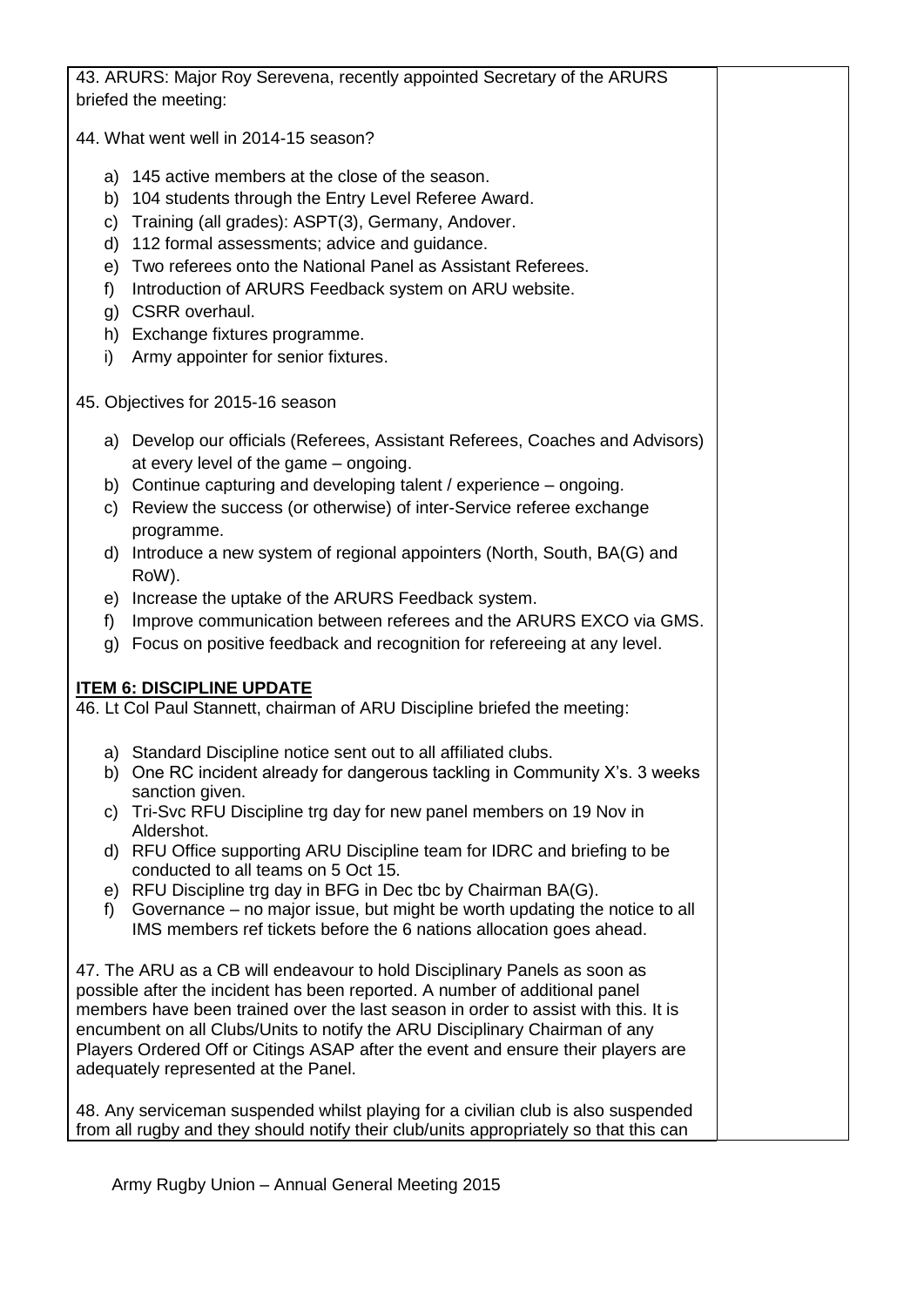#### be enforced.

49. The taking of performance enhancing drugs continues to be an issue across all sport. As a reminder, if an RFU drugs test is proved positive, it will generally mean a ban from playing all sport for 2 years. This would also potentially question their suitability to remain in the Army. All units/clubs should be aware of the current Army Policy on the use of sports supplements.

50. All clubs/units who play regular rugby outside of England against other Union opposition or in other Union competitions or leagues will be covered next season by an RFU formerly agreed exemption to the requirement to provide touring paperwork and insurance. However, any discipline incidents that occur in these fixtures should be notified to the Chairman of Discipline.

51. All units/clubs are to be congratulated on their behaviour at the Army Navy game this season. There were very few disciplinary incidents and most involved ex servicemen. Keep it up for the future!

52. Finally, there is no place on the field of rugby for foul or abusive play or any off the field indiscipline. Please do not let it be your player or club that lets the side down! Clubs/units who have more persistent discipline issues can be dealt with as a club by the ARU as well.

## **ITEM 6: ARU MANAGEMENT BOARD & COUNCIL APPOINTMENTS**

53. Management Board Appointments The following were proposed as ARU Management Board members for the coming year:

- a) Chairman Maj Gen Bramble MBE
- b) Deputy Chairman Col AJ Deans MBE
- c) Secretary Mr MC Fowke
- d) Director Marketing Brig PJ Allison
- e) Director Community Rugby Lt Col J Gunning
- f) RFU Council Member Lt Col J Cook
- g) Chairman Discipline Lt Col P Stannett
- h) Director Academy Lt Col T Cottee
- i) Chairman Masters TBC
- j) Director of Finance Mr T King
- k) Director of Women's Rugby Maj M Hodge
- l) Director of Senior Rugby Col A Griffiths OBE
- m) Non-Executive Director Mr G Brown
- n) Non-Executive Director Lt Col (Retd) RT Ward
- o) Non-Executive Director Ms Brenda Hobday
- p) In Attendance Army Head Coach

#### Carried 100%

54. ARU Council Appointments – The following were proposed as ARU council members for the following year:

- a. The Chairman and Members of the ARU Management Board
- b. Chairman ARURS Col DC Wakefield OBE
- c. Chairman Corps Rugby Lt Col N Andrew
- d. Chairman Coaching Capt R Garrett
- e. Chairman BA(G) Col (Retd) R Harrision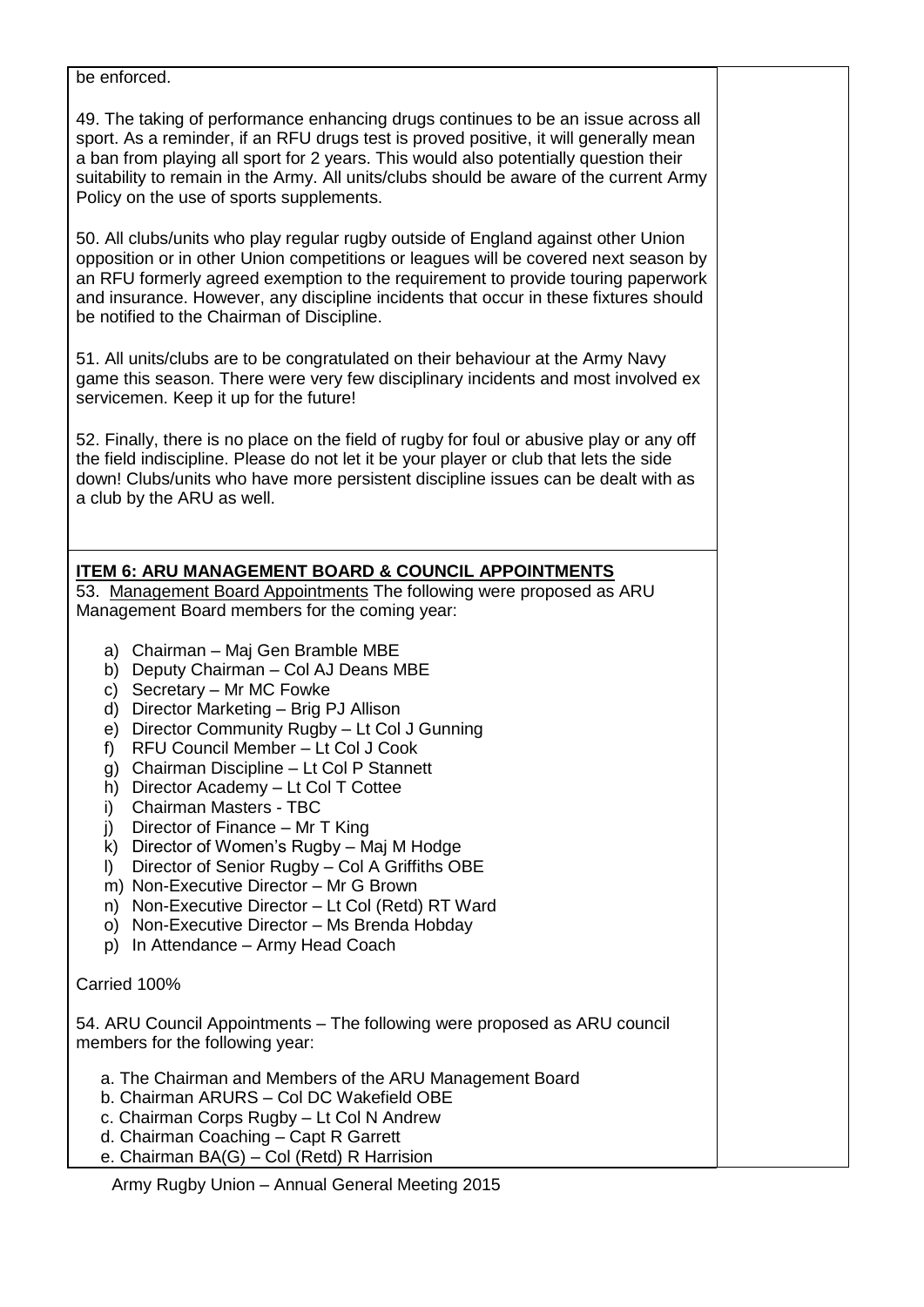| f. Chairman of Premiership - Lt Col J Cook<br>g. Senior Medical Advisor - Col B Baker                              |  |
|--------------------------------------------------------------------------------------------------------------------|--|
| Carried 100%                                                                                                       |  |
| <b>ITEM 7 - QUESTIONS FROM THE FLOOR</b><br>55. Questions from the floor - There were no questions from the floor. |  |
| <b>ITEM 8 - ANY OTHER BUSINESS</b><br>56. There being no further business the meeting closed at 1452hrs.           |  |

Annex A to ARU AGM Dated September 2015

# **Army Rugby Union AGM 2015 - Attendance**

|                  | Rank / Title | Initial | Surname | Unit | Appointment | Voting<br>Member |
|------------------|--------------|---------|---------|------|-------------|------------------|
| $\mathbf{1}$     |              |         |         |      |             |                  |
| $\sqrt{2}$       |              |         |         |      |             |                  |
| $\mathbf{3}$     |              |         |         |      |             |                  |
| $\overline{4}$   |              |         |         |      |             |                  |
| $\sqrt{5}$       |              |         |         |      |             |                  |
| $\,6\,$          |              |         |         |      |             |                  |
| $\boldsymbol{7}$ |              |         |         |      |             |                  |
| $\,8\,$          |              |         |         |      |             |                  |
| $\boldsymbol{9}$ |              |         |         |      |             |                  |
| 10               |              |         |         |      |             |                  |
| 11               |              |         |         |      |             |                  |
| 12               |              |         |         |      |             |                  |
| 13               |              |         |         |      |             |                  |
| 14               |              |         |         |      |             |                  |
| 15               |              |         |         |      |             |                  |
| $16\,$           |              |         |         |      |             |                  |
| $17\,$           |              |         |         |      |             |                  |
| $18$             |              |         |         |      |             |                  |